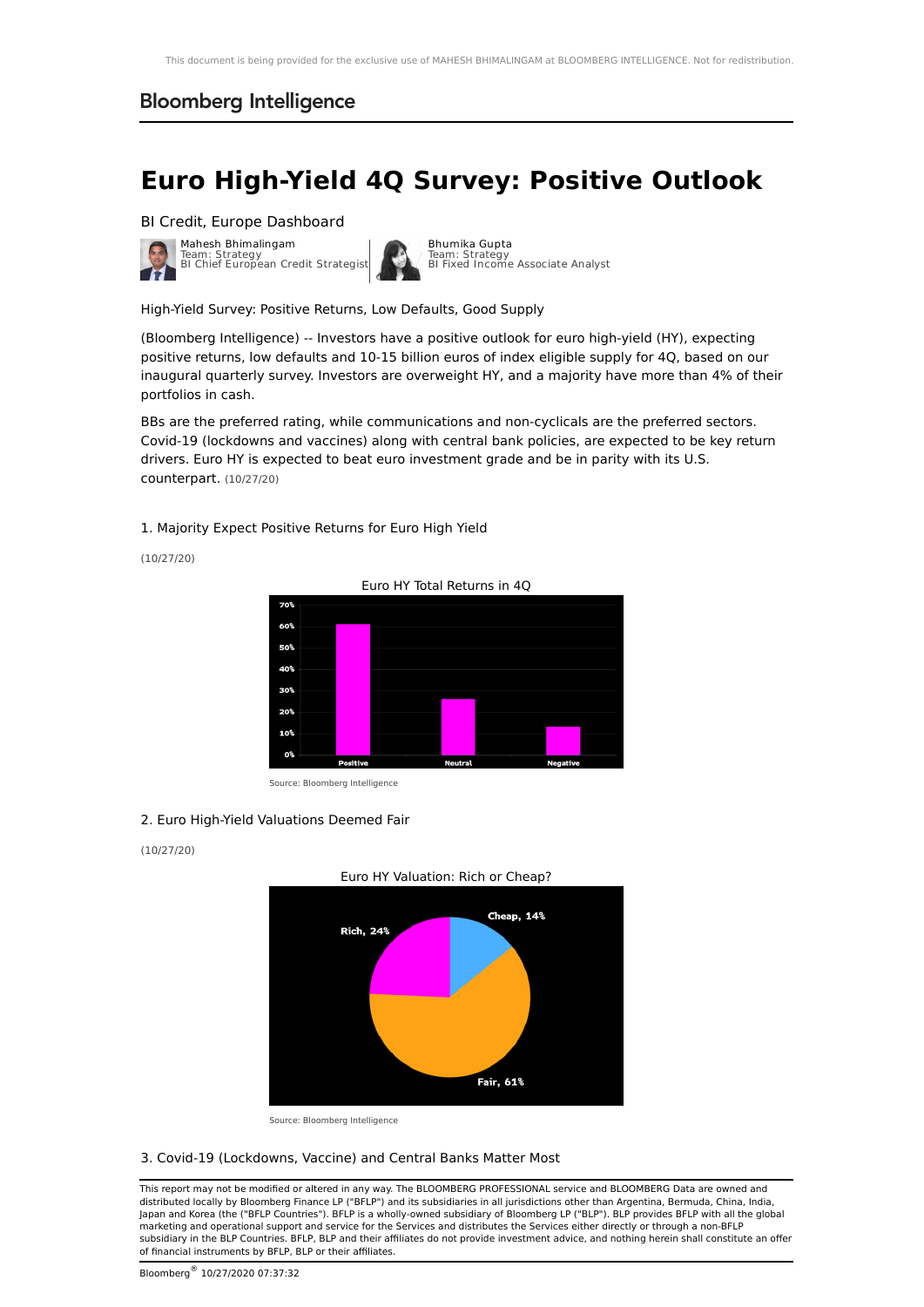(10/27/20)



Source: Bloomberg Intelligence

### 4. 60% Respondents Overweight HY for 4Q

(10/27/20)



HY Portfolio Positioning for This Quarter

Source: Bloomberg Intelligence

### 5. Boding Well: 70% of High-Yield Portfolios Have More Than 4% Cash

(10/27/20)





Source: Bloomberg Intelligence

#### 6. BBs Overweight; CCCs Underweight

35%

(10/27/20)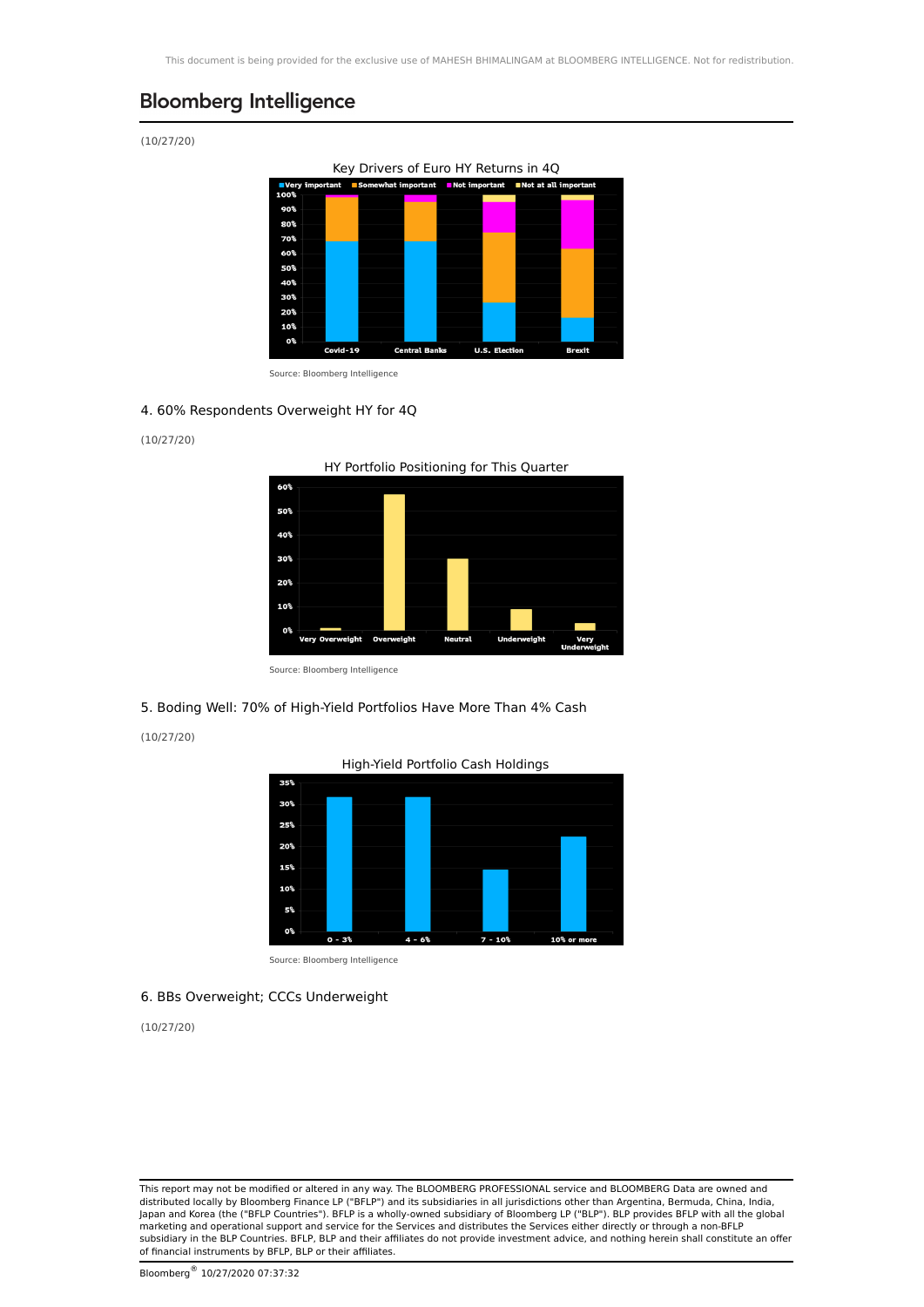

Source: Bloomberg Intelligence

#### 7. Communications, Basic Industry, Non-Cyclicals Overweight

### (10/27/20)



Source: Bloomberg Intelligence

### 8. 10-15 Billion Euros of High-Yield Supply Expected

### (10/27/20)



Source: Bloomberg Intelligence

## 9. Most See One to Three European Defaults in 4Q

### (10/27/20)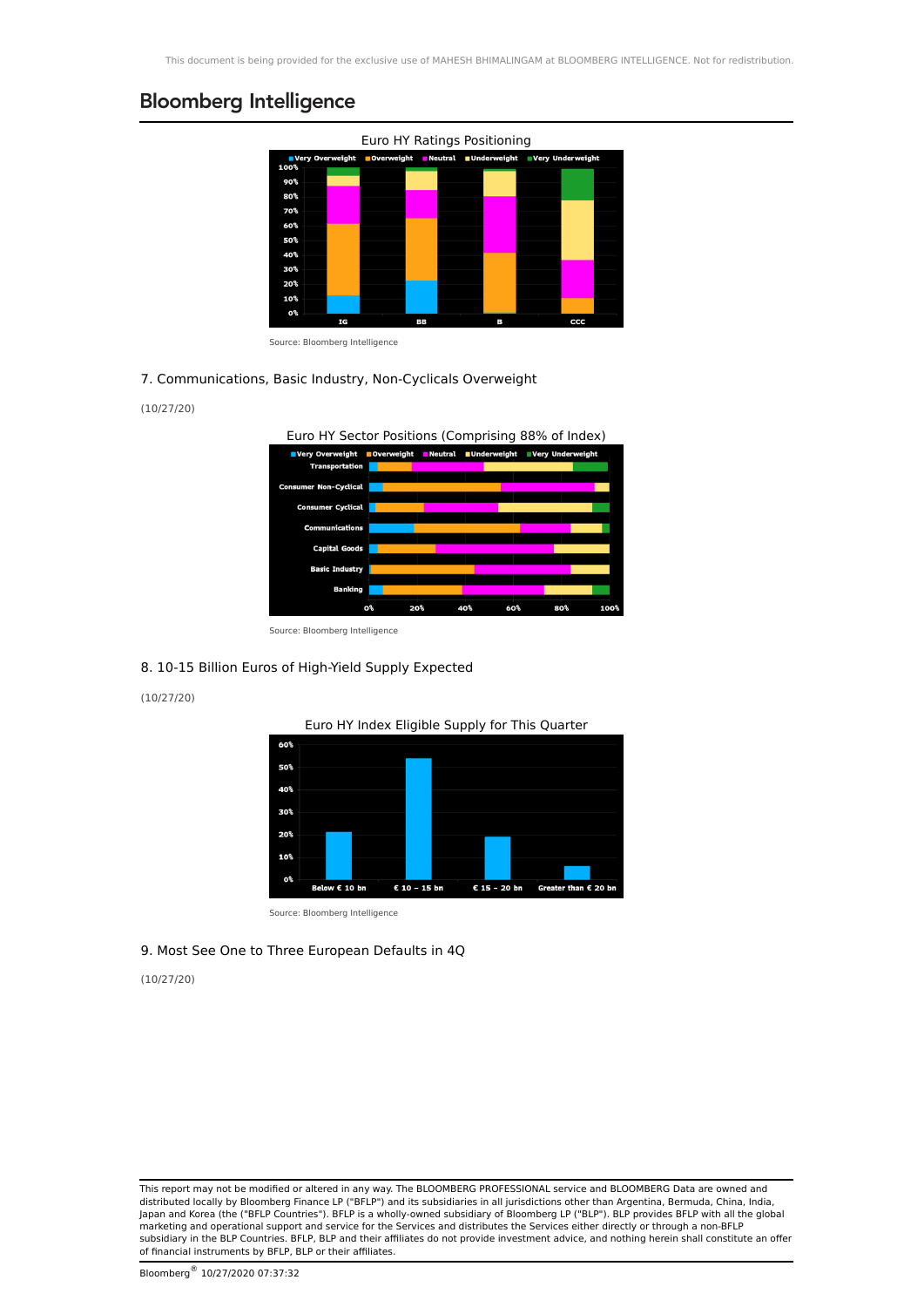

Source: Bloomberg Intelligence

#### 10. High-Yield Expected to Beat Investment Grade

#### (10/27/20)



Euro HY or IG: Better Returns for the Quarter

Source: Bloomberg Intelligence

#### 11. Survey Divided Between Euro and U.S. HY

(10/27/20)



Source: Bloomberg Intelligence

#### 12. Appendix: HY Survey Methodology and Sample Sizes

We present our inaugural Euro High-Yield Survey for 4Q, conducted jointly by Bloomberg Intelligence and European High Yield Online, which will be a regular quarterly feature. This survey was conducted Oct. 12-23. All the questions are based on the Bloomberg Barclays Euro High Yield Index (LP02), including sectors, rating, supply and defaults. The survey had 70 responses